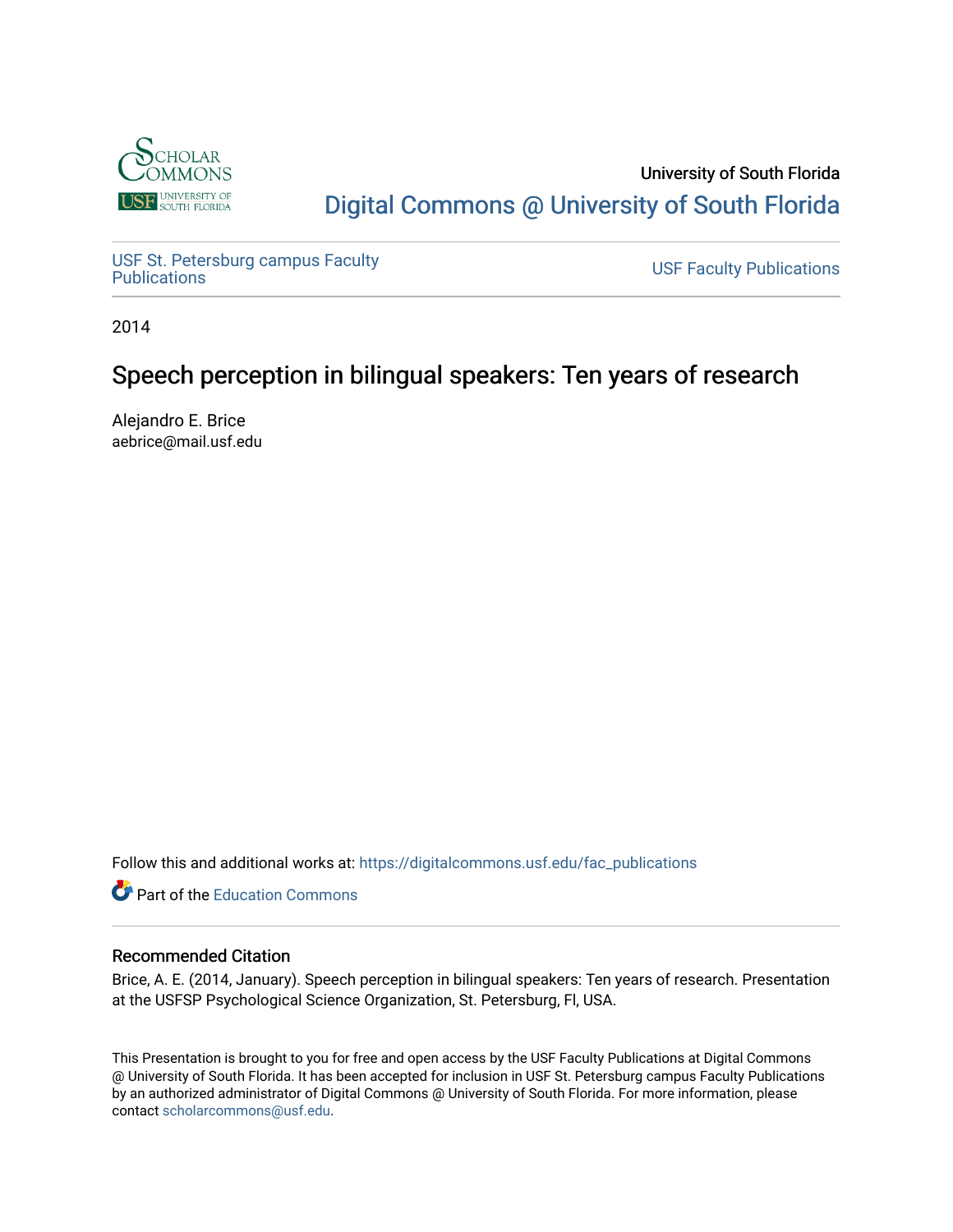

## WHAT IS SPEECH PERCEPTION?

One must hear speech sounds (audition, hearing)

One must perceive what the sound is, process the information (speech perception), and

One must interpret the sound and identify the sound (speech perception).

Speech perception is more than just hearing sounds.

## STUDY ONE.

Brice, A., Castellon-Perez, Y., & Ryalls, J. (2004). Speech recognition of code switched words by proficient Spanish-English bilinguals. *Journal of Distinguished Language Studies, 2*, 13- 22.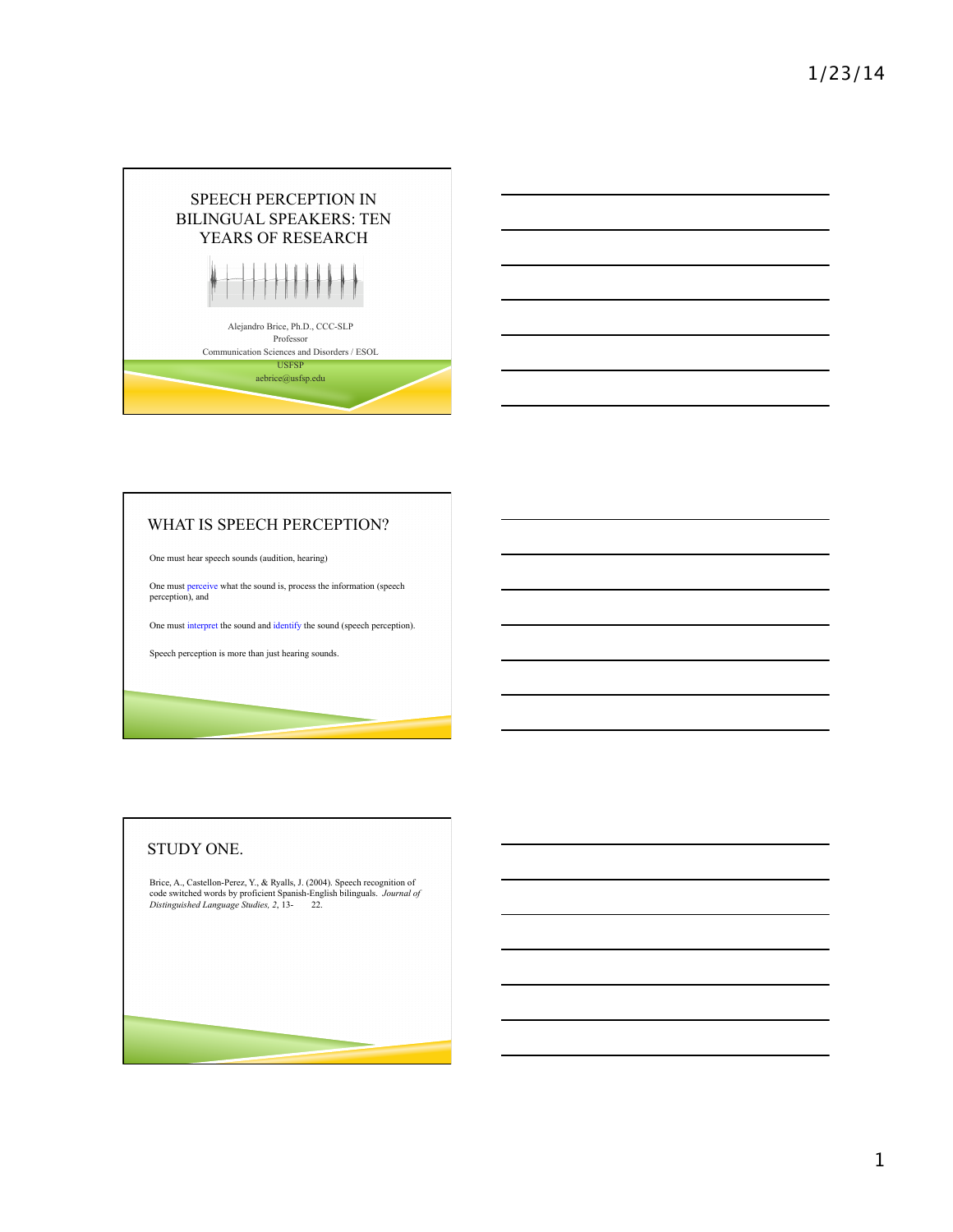## STATEMENT OF THE PROBLEM

It is important to know how bilingual speech input affects information processing in bilingual speakers. That is, do bilingual speakers use a top-down (sentences and context), bottom-up (sounds), or a combination of the two processing models.

This information is essential when applied to bilingual disordered subjects (e.g. adult aphasia patients or language delayed children) in order to clarify what type of language input will best facilitate learning and recovery of language abilities.

#### PURPOSE STATEMENT

The purpose of this investigation was to study recognition of code-switched words in speech among Spanish/English bilingual individuals.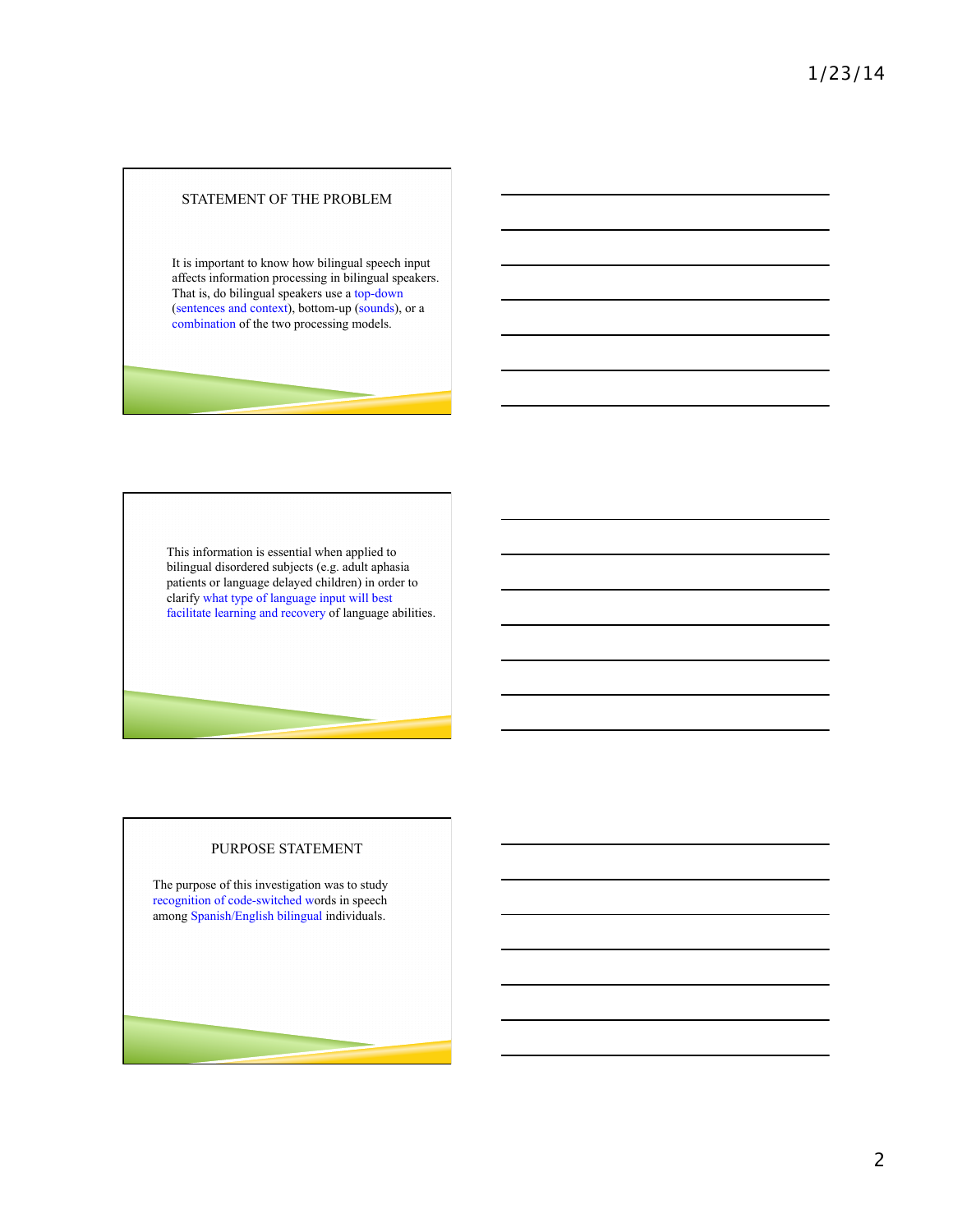#### **HYPOTHESES**

It was hypothesized that when fluent, Spanish-English speaking<br>bilinguals are presented with an initial phoneme CC contrast with<br>Spanish as the base language then there will be no difference in<br>their perception and identif word.

It was hypothesized that when fluent, Spanish-English speaking<br>bilinguals are presented with an initial phoneme CC contrast with<br>English as the base language then there will be no difference in<br>their perception and identif demonstrating 100% confidence of a Spanish code-switched word.

It was hypothesized that when fluent, Spanish-English speaking bilinguals are presented with an initial phoneme CV contrast with Spanish as the base language then there will be no difference in their perception and identification with no time difference lag demonstrating 100% confidence of an English code-switched word.

It was hypothesized that when fluent, Spanish-English speaking bilinguals are presented with an initial phoneme CV contrast with English as the base language then there will be no difference in their perception and identification with no time difference lag demonstrating 100% confidence of a Spanish code-switched word.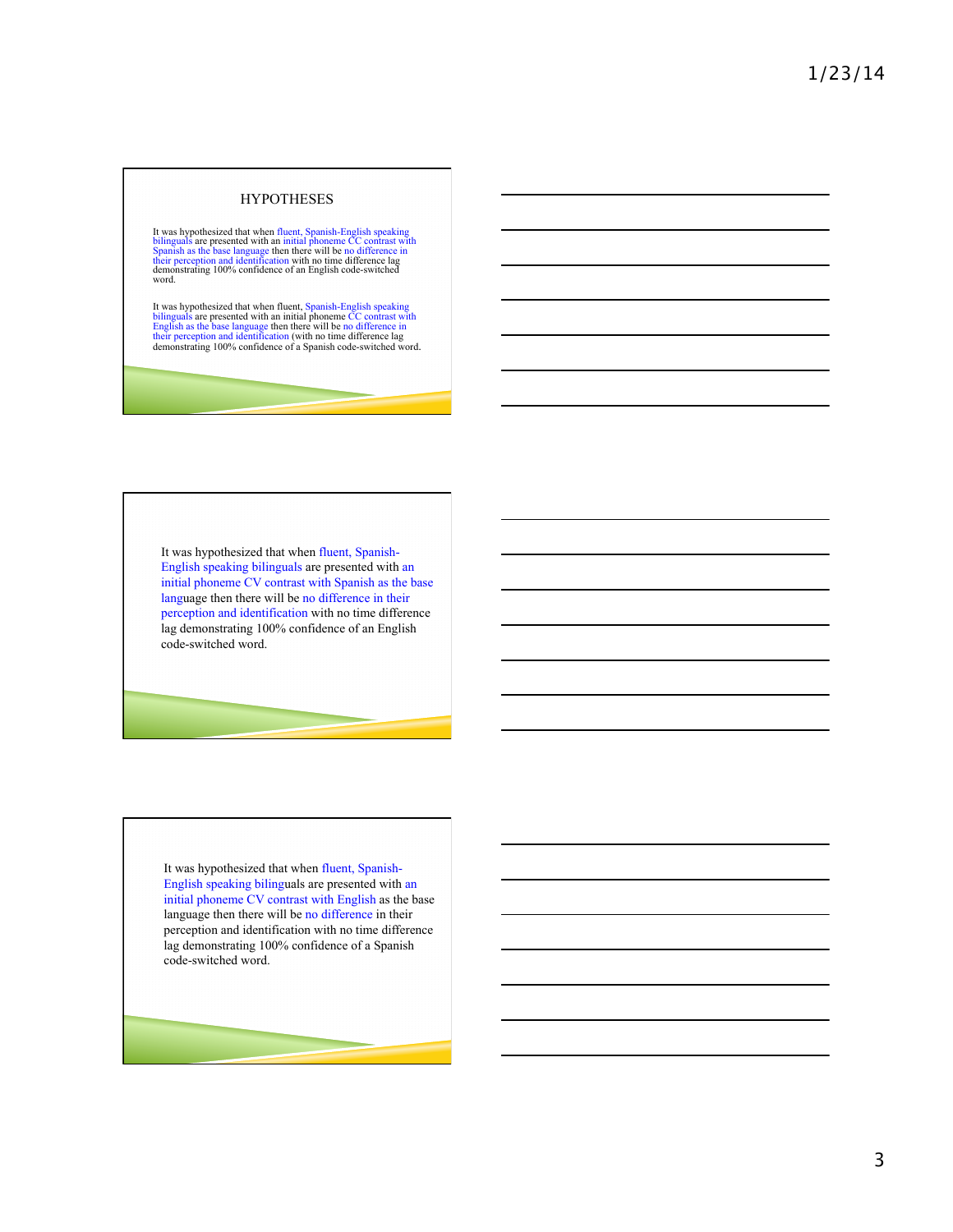## METHODOLOGY

#### Subjects

Thirty Spanish/English fluent bilinguals with no reported speech or hearing deficits were used in this experiment.

Each participant was required to be a minimum of 18 years old and have lived in the U.S. for at least 6 years.

#### DESIGN

The two independent variables manipulated in this study were:

1. The two languages tested.

Spanish sentences with an English target codeswitched word (1. Spanish as the base language and English as the guest word) and English sentences with a Spanish target code-switched word (2. English as the base language and Spanish as the guest word) as well as (3. English as the base language with a non-code switched English word, and 4. Spanish as the base language with a non-code switched Spanish word).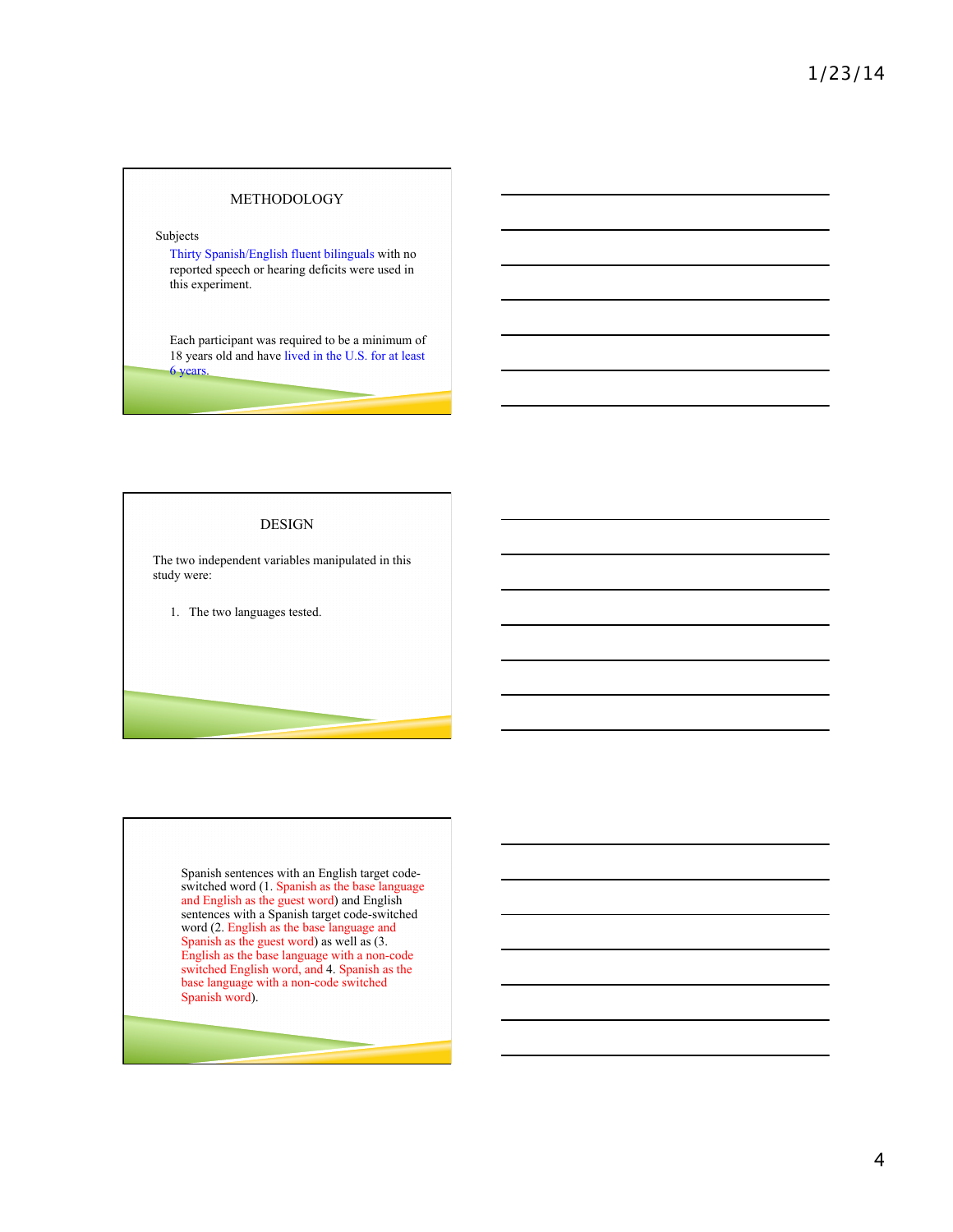#### 2. Phonotactic Structure (CC vs. CV).

Phonotactic Structure (CC vs. CV). There were 10 English and 10 Spanish words containing initial<br>voiced and voiceless CC phonemes and 15 English<br>and Spanish words with initial tense CV phonemes as<br>well as 5 English words with initial lax CV phonemes.

These were chosen to determine if there would be a quicker reaction time in recognition of English and Spanish code-switched words. Initial CC clusters contained consonants (e.g. /br/, /fr/, /fl/, /gr/) that are seen in both the English and Spanish language. The CV words consisted of both tense and lax vowels.

#### GATING

In a gating task "…a spoken language stimulus is presented in segments of increasing duration and subjects are asked to propose the word being presented and to give a confidence rating after each segment" (Grosjean, 1996, p.597).

70 ms gates used in these studies as per Li (1996), a student of Grosjean.

## GATING EXAMPLE

- 1. Get out a sheet of paper.
- 2. You will need to write down what you believe the word is that you hear at the end of the sentence and consequently what the word is.
- 3. Also, indicate if you are 100% sure of your word choice.
- 4. Do not share.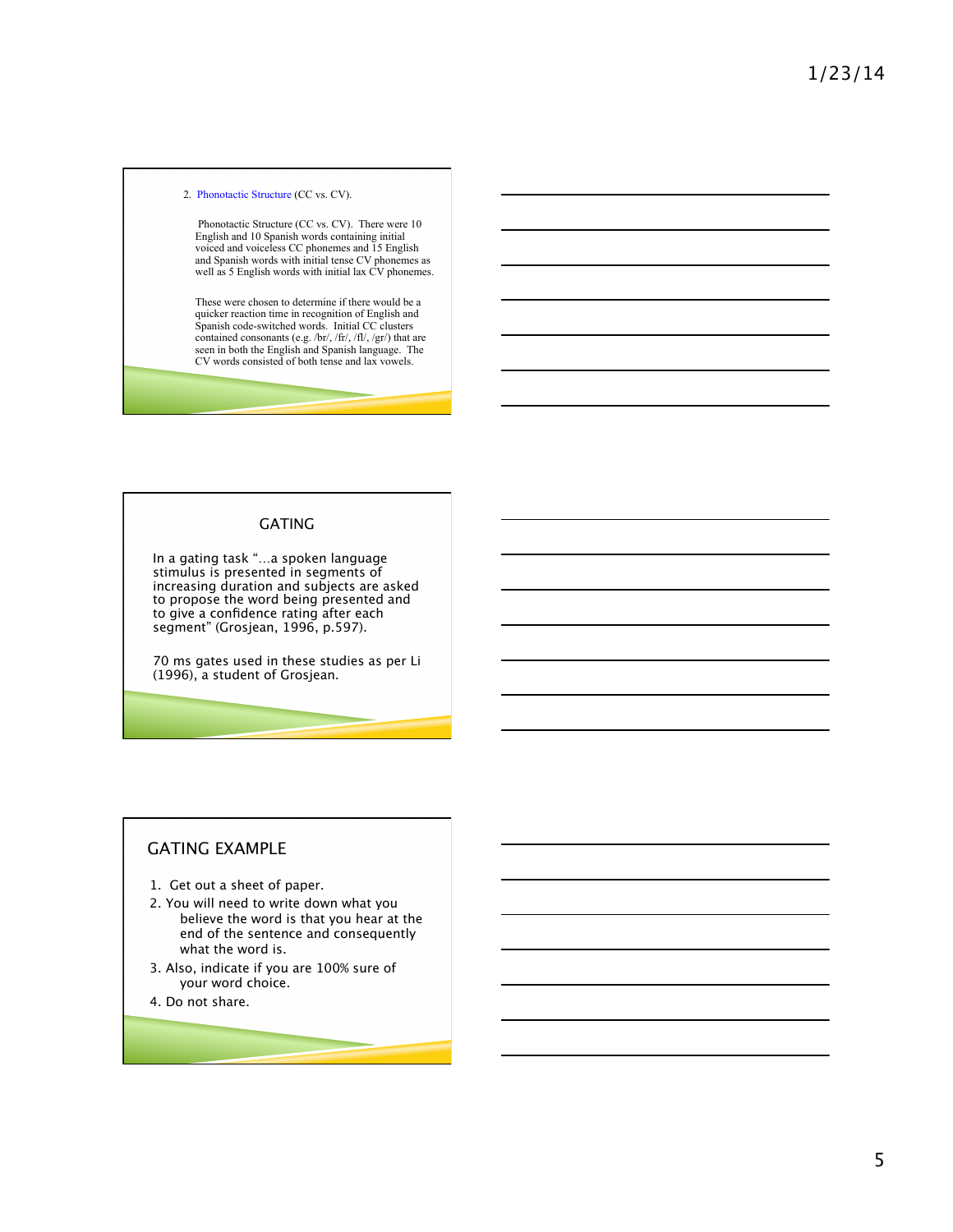#### GATING

There has been increasing evidence that gating is very useful in assessing the amount of phonetic acoustic information needed for the correct identification of a word (Li, 1996).

It can be a potentially powerful paradigm in that it shows how the subjects (along with their confidence ratings) can reflect what is going on their minds (Grosjean, 1996).

Grosjean (1980) found that the point in the gating sequence (at which a word is identified correctly by the listener) is influenced by its frequency, its length, and the amount of prior context.

## **SUMMARY OF FINDINGS AND INTERPRETATIONS**

It was hypothesized that when fluent, Spanish-English speaking<br>bilinguals were presented with an initial phoneme CC contrast with<br>Spanish and English as the base languages then there would be no<br>difference in their percept

The results of this study indicated that the bilingual listeners were<br>not able to differentiate items with regard to the specific language<br>being heard when the CC word was voiceless. The listeners were<br>also not able to dif each language.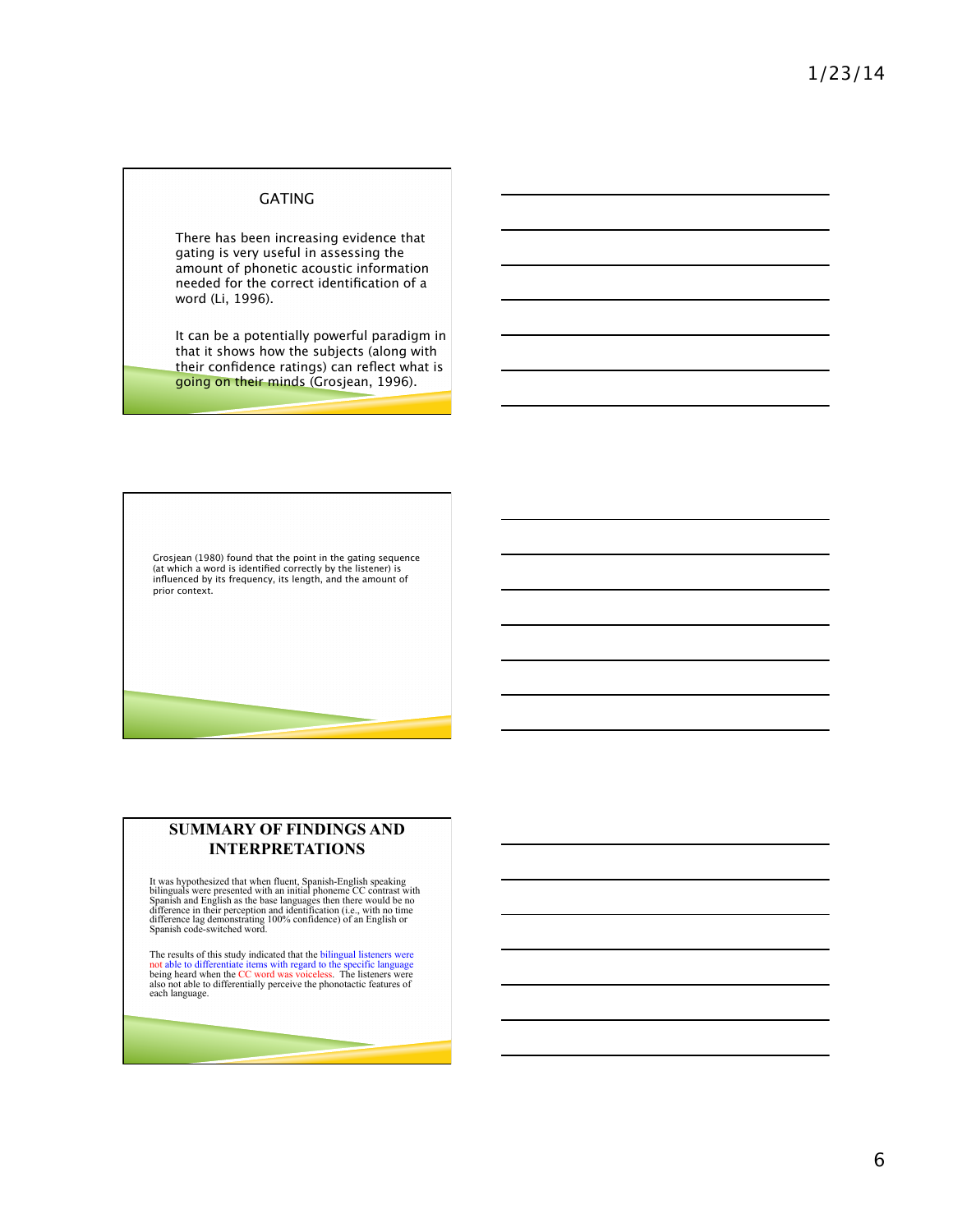Certain features of the voiceless initial consonant did not aid their perception and identification of the Spanish and English<br>tiems. It appeared that the bilingual listeners recognized each<br>language equally, i.e., there were no significant time<br>differences in recognizing the languages CC condition.

Bilingual listeners were able to differentiate items with regard to the specific language being heard when the initial CC word was voiced.

The listeners were able to differentially perceive the phonotactic features of each language thus aiding their word recognition.

 The English word (i.e., initial CC that was voiced) was recognized quicker than the Spanish counterpart.

Possibilities for this may include the following explanations:

(a) Initial CC words that are voiced may be perceived quicker in English

(b) The participants were surrounded in a predominantly English environment, thus, their Spanish perception skills may be affected by less Spanish input.

(c)The majority of the participants showed a slight English dominance over their Spanish. Certain sounds in the CC clusters may have triggered recognition of the word being English.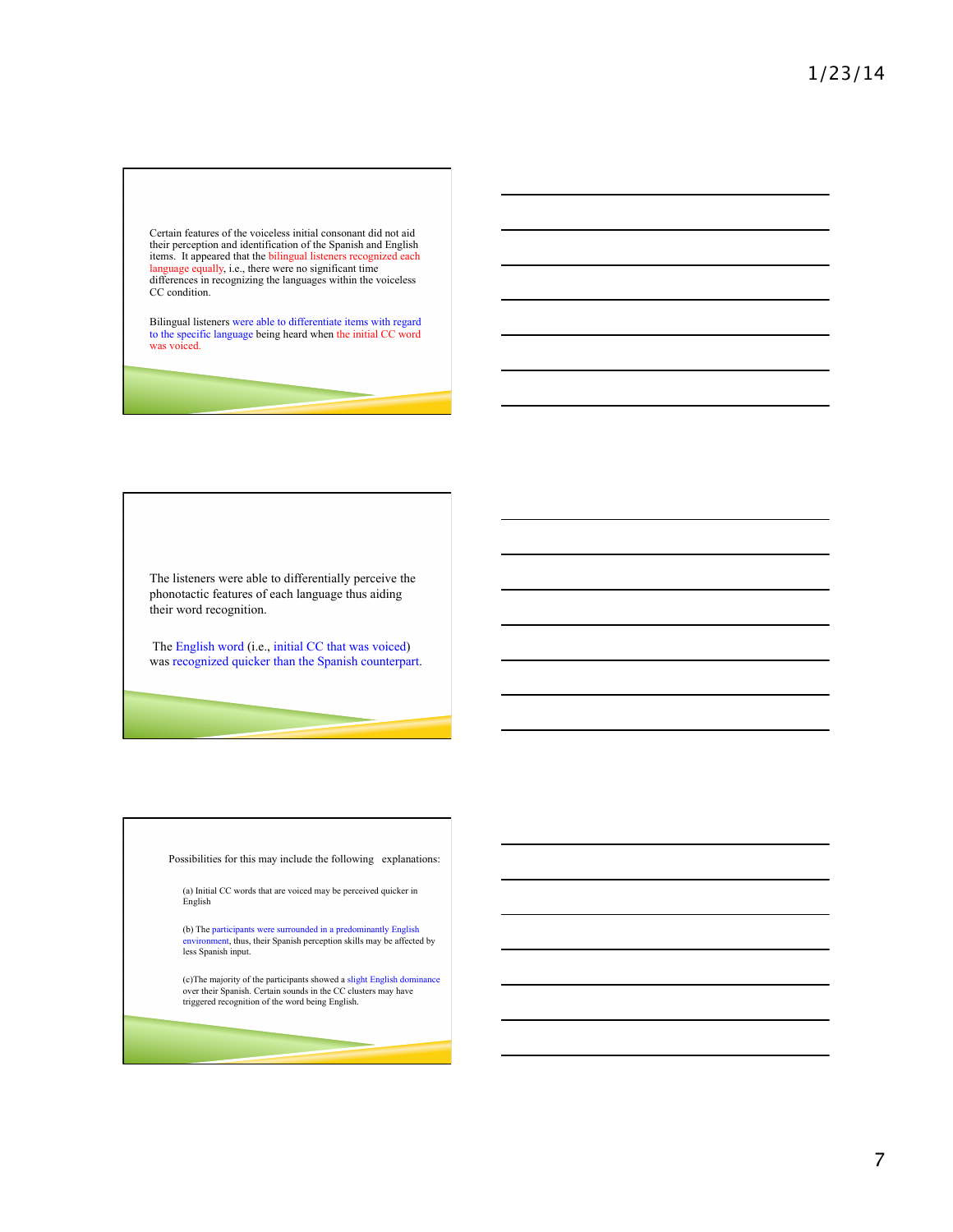The Spanish "trill" is very easily identified, thus, when the listener heard an /r/ sound that was not a "trill" the word had to be in English. Thus, the English /r/ versus the Spanish "trill" distinction may have aided the recognition. Further studies may wish to investigate the role of Spanish and English dominance in bilingual perception.

It was hypothesized that when fluent, Spanish-English<br>speaking bilinguals were presented with an initial phoneme<br>CV contrast, i.e., lax and tense vowels, with Spanish and<br>English as the base languages then there would be n difference lag demonstrating 100% confidence of an English or Spanish code-switched word.

Bilingual listeners were able to differentiate items with<br>regard to the specific language being heard when the initial<br>CV word was tense. The listeners were able to differentially<br>perceive the phonotactic features of each

The Spanish tense word was identified quicker than its English counterpart.

Possibilities for this may include:

(a) CV words with tense vowels may be perceived quicker in Spanish.

(b) Spanish vowels are more consistent in length and shorter in duration than English vowels (Brice & de la Paz, 1997; Terrel, 1989).

(c) Spanish vowels in the initial portion of the syllable tend to be tense<br>(Brice & de la Paz, 1997), whereas, English may contain either tense or<br>lax vowels in the initial CV position thereby influencing the<br>participants'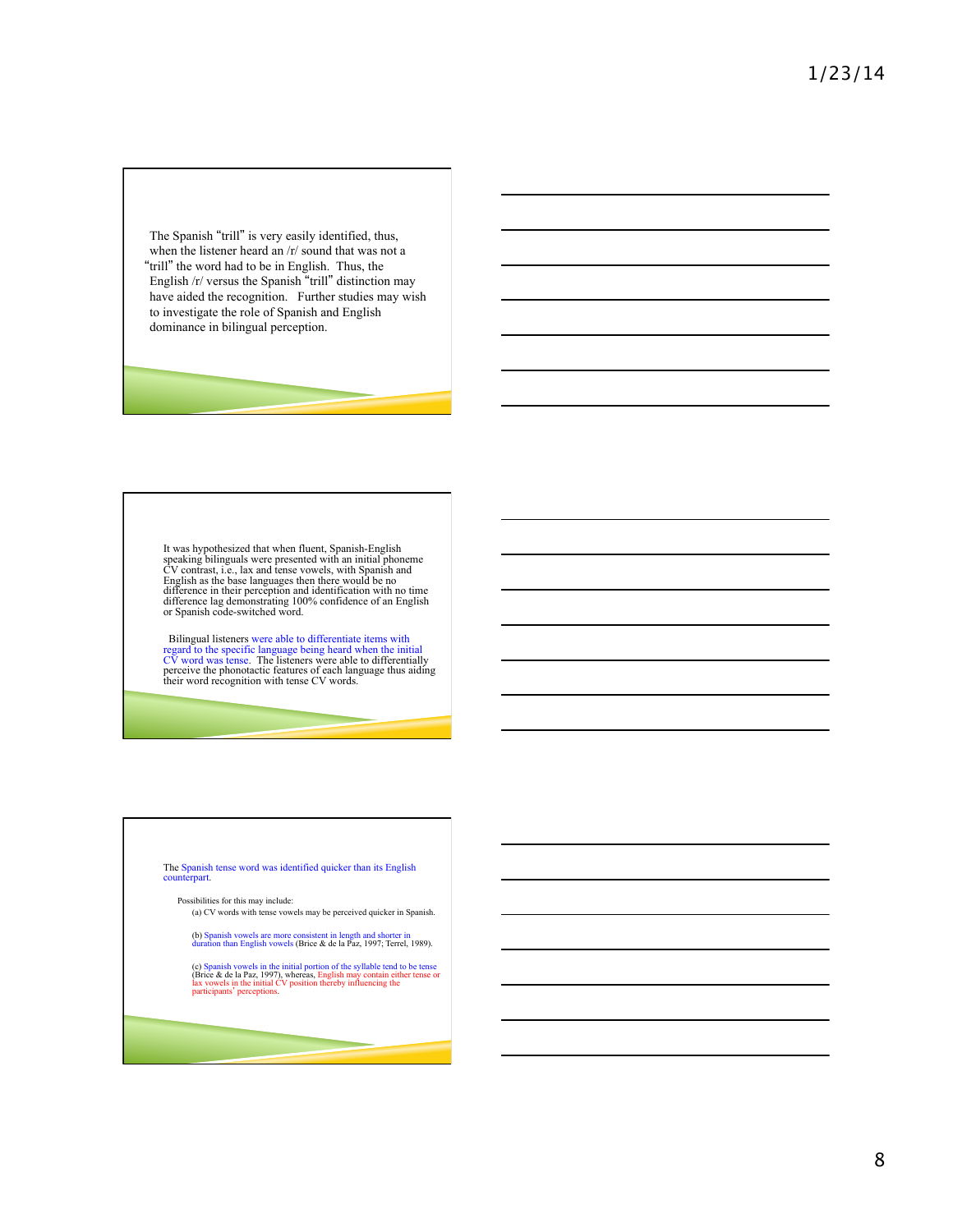As previously mentioned, Spanish does not contain lax vowels in the initial CV positions, therefore, comparison of English and Spanish CVs containing lax vowels was not possible.

A comparison of English-only phontactic constructions were conducted.

Results of these comparisons indicated that CC1 (voiced) was<br>significantly different from CV1 (tense vowel) and CV2 (lax<br>vowel). In addition, CC2 (voiceless) was significant with CV1<br>(tense vowel) and CV2 (lax vowel). Thus

The lax vowel in the CV cluster was recognized more quickly than the tense vowel production (lax vowels only in English). Since, Spanish does not have syllable initial lax vowels the subjects had to continue processing the information (i.e., was it English versus Spanish?) prior to making a decision when tense vowels were presented.

Tense vowels taking longer to process; elimination of one language with lax vowels -> faster processing.

## **IMPLICATIONS**

Much of what is known about spoken word recognition comes from the research with monolingual individuals.

Limited research has examined the interaction of two<br>languages being processed by bilingual listeners. Li<br>(1996) stated that with Chinese-English bilinguals they<br>kept both languages activated simultaneously, thus,<br>supporti

These results also seem to support a combined manner of speech perception/recognition.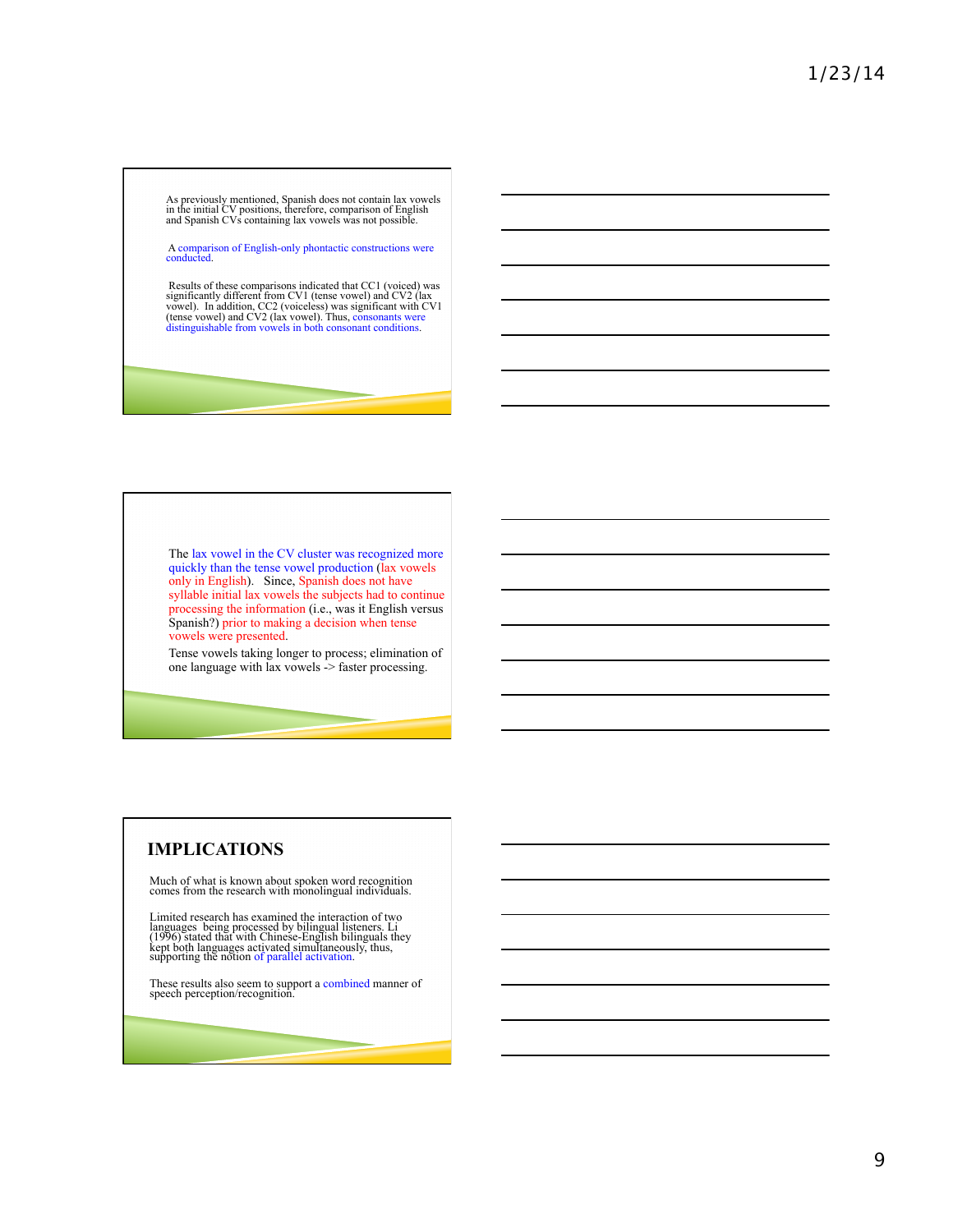In addition, Li suggested that the perception and recognition process was interactive with phonotactic structures, language phonetics, and short versus long contexts. This study supports the notion of parallel activation. It also supports the notion of interactive processing within CC and CV comparisons.

This finding supports Li's (1994) previous work with Chinese-English bilinguals. It should be noted that Spanish-English bilinguals were used in this study, hence, similarities among languages (English and Spanish) does not seem to either enhance or negate the recognition process.

It may be suggested that balanced bilinguals seem to process and identify both languages in the same or near physiological region of the brain (e.g., supramarginal gyrus, angular gyrus, Wernicke's area, Broca's area, dorsolateral prefrontal cortex).

## STUDY TWO

Brice, A., Chen, Y. Ryalls, J., & Ratusnik, D. (2004). Identification of code mixed words by fluent Taiwanese-English bilinguals. *Asia Pacific Journal of Speech, Language and Hearing, 9*(3), 232-249.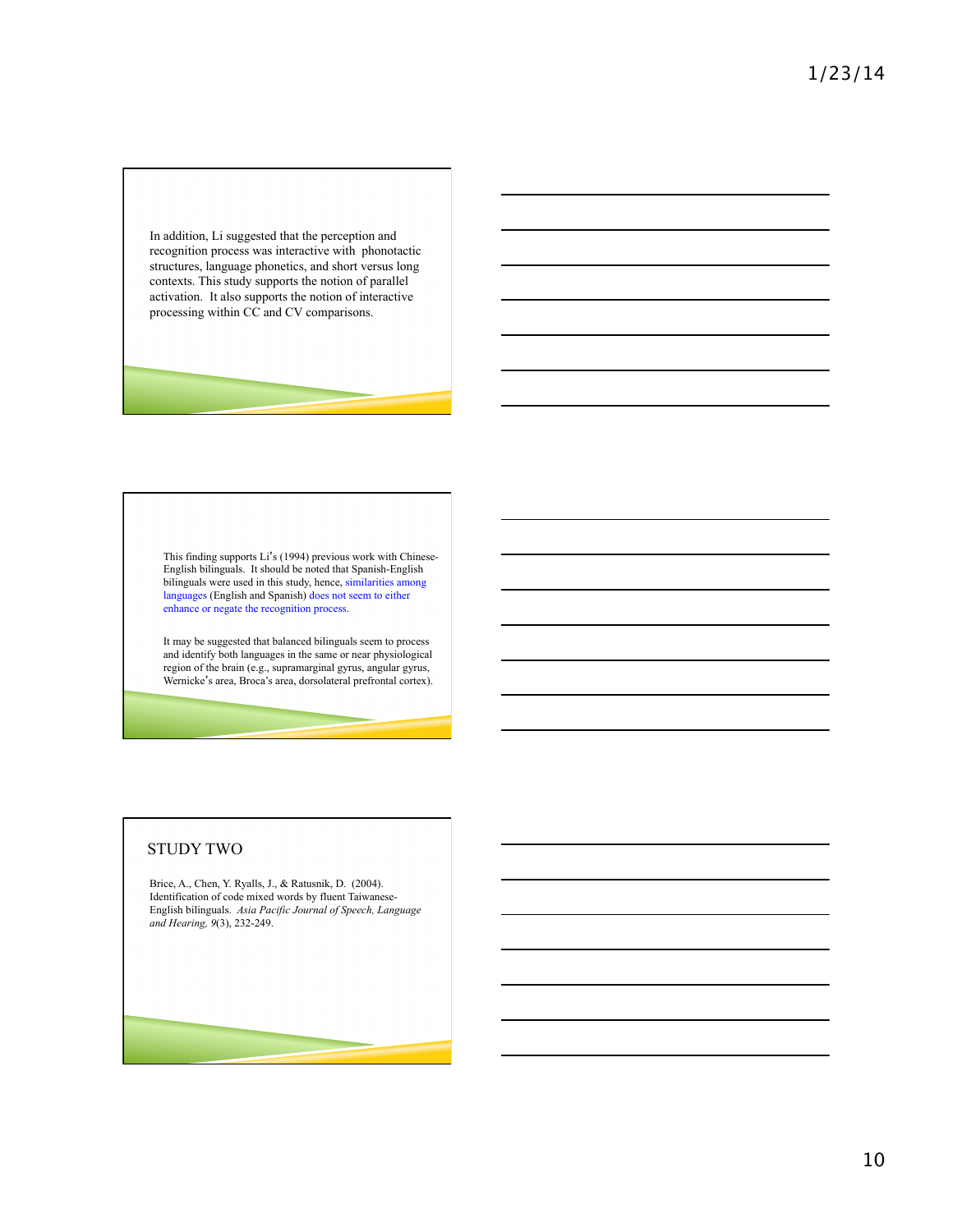## STATEMENT OF THE PROBLEM

Do bilingual speakers use a combination processing model (Grosjean, Dommergues, Cornu, Guillelmon, & Besson, 1994)?

- The purpose of this investigation was to study: 1. The recognition of CM words among Taiwanese-<br>English speaking bilingual individuals.
- 2. If there was a difference according to a participant's length of residence (LOR) in their perception of the code mixed stimuli?

It was hypothesized that balanced Taiwanese-English bilinguals maintain both languages active while processing bilingual input. This was measured using a gating task where the participants identified the word<br>with complete confudence (100% confudence<br>recognition of the word and language over 2<br>consecutive presentations o

It was hypothesized that subsequent length of<br>residence would affect the speaker's overall language<br>proficiency and consequently his/her speech<br>perception of Taiwanese and English CM words<br>under the four language condition

#### **METHODOLOGY** PARTICIPANTS

 32 Taiwanese-English fluent bilinguals. A minimum of 20 to 40 years of age. Lived in the U. S. for at least 3 years.

 Being fluent in both the Taiwanese and English languages as determined by self-report and an oral language proficiency rating (i.e. the International Second Language Proficiency Rating ISLPR) administered by the examiner (Wylie & Ingram, 1999).

An accepted score of 3 or higher on the ISLPR in both languages was used  $(1=$  lowest,  $5=$  highest)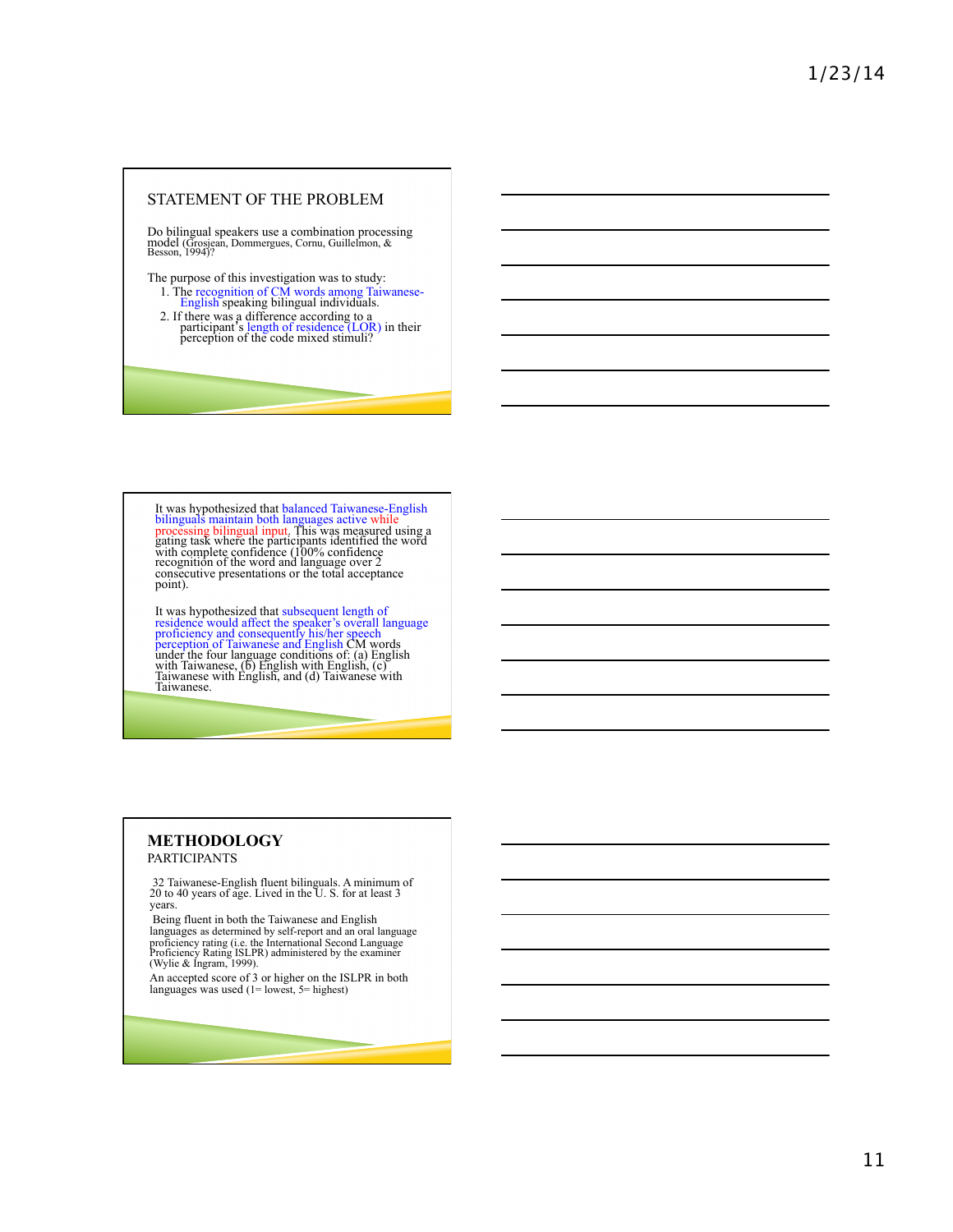## **DISCUSSION**

Results indicated significant differences for the independent variable of language but not for group or the interaction of language and group.

Balanced bilingual participants were able to distinguish the different language conditions, i.e. the groups were balanced bilingual code mixers.

Tests of Within Subject Contrasts indicated that participants were able to perceive conditions of code mixing under both languages. This indicates balanced code mixing abilities. Although no statistical significant differences were obtained for the group variable, evident differences did occur.

#### DESCRIPTIVE DIFFERENCES FOR **GROUPS**

An uneven performance profile under the four different language conditions A slight trend towards a Taiwanese language preference.

Perceiving better in Taiwanese due to the differences in the two languages.

The possibility of not having been sufficiently immersed in an English environment.

**The Long LOR group** Performed better under all language conditions. Performance was followed by the Short and Middle LOR groups respectively

Have benefited the most from E. immersion since they performed the best

**The Short LOR group**<br>May have been able to transfer T. perceptual skills to E. as they performed<br>similar to the Long LOR group under all 4 conditions. **The Middle LOR group**

Has benefited the least from E. language transference (note the E. with E.<br>language condition)<br>Has not been able to benefit from their E. exposure to the same extent as<br>the Long LOR group<br>**Hence, it appears that <u>no</u>** one-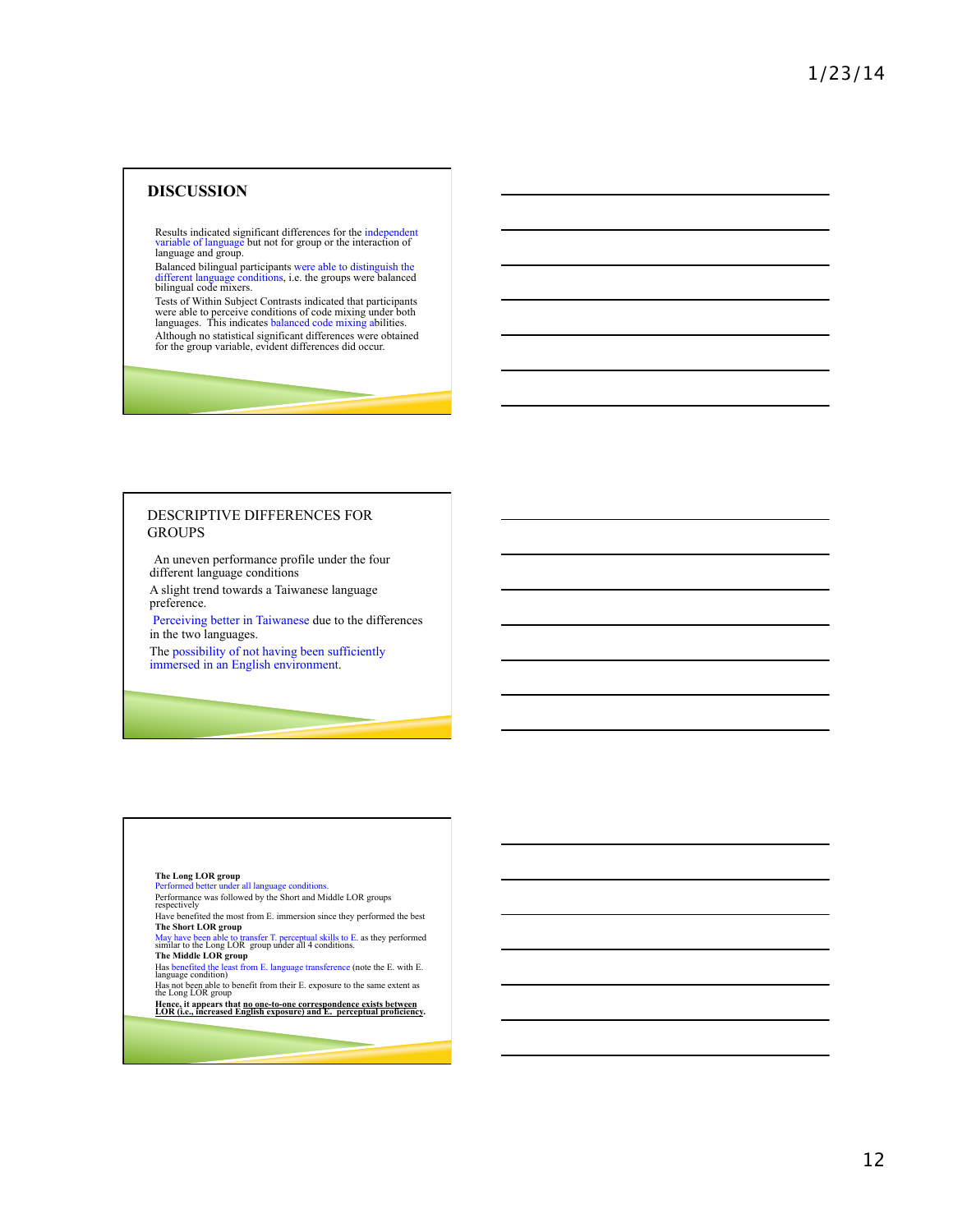## IMPLICATIONS

This study supports the notion of Parallel Activation given that participants demonstrated the ability to distinguish the different language conditions

Length of residence does not seem to "significantly" impact a balanced bilingual's perception of one language vs. the other. However, LOR had observable effects upon the participants' speech perception.

## STUDIES THREE AND FOUR

Brice, A. & Brice, R. (2008). Examination of the critical period hypothesis and ultimate attainment among Spanish-English bilinguals and English-speaking monolinguals. Asia *Pacific Journal of Speech*, *Language and Hearin* 

This study asks the following research questions: (a) What establishes whether a word will be identified correctly according to phonotactic conditions (i.e., within group comparisons)?;

 (b) What establishes whether a word will be identified correctly according to the participants' age of arrival (i.e., between group comparisons)?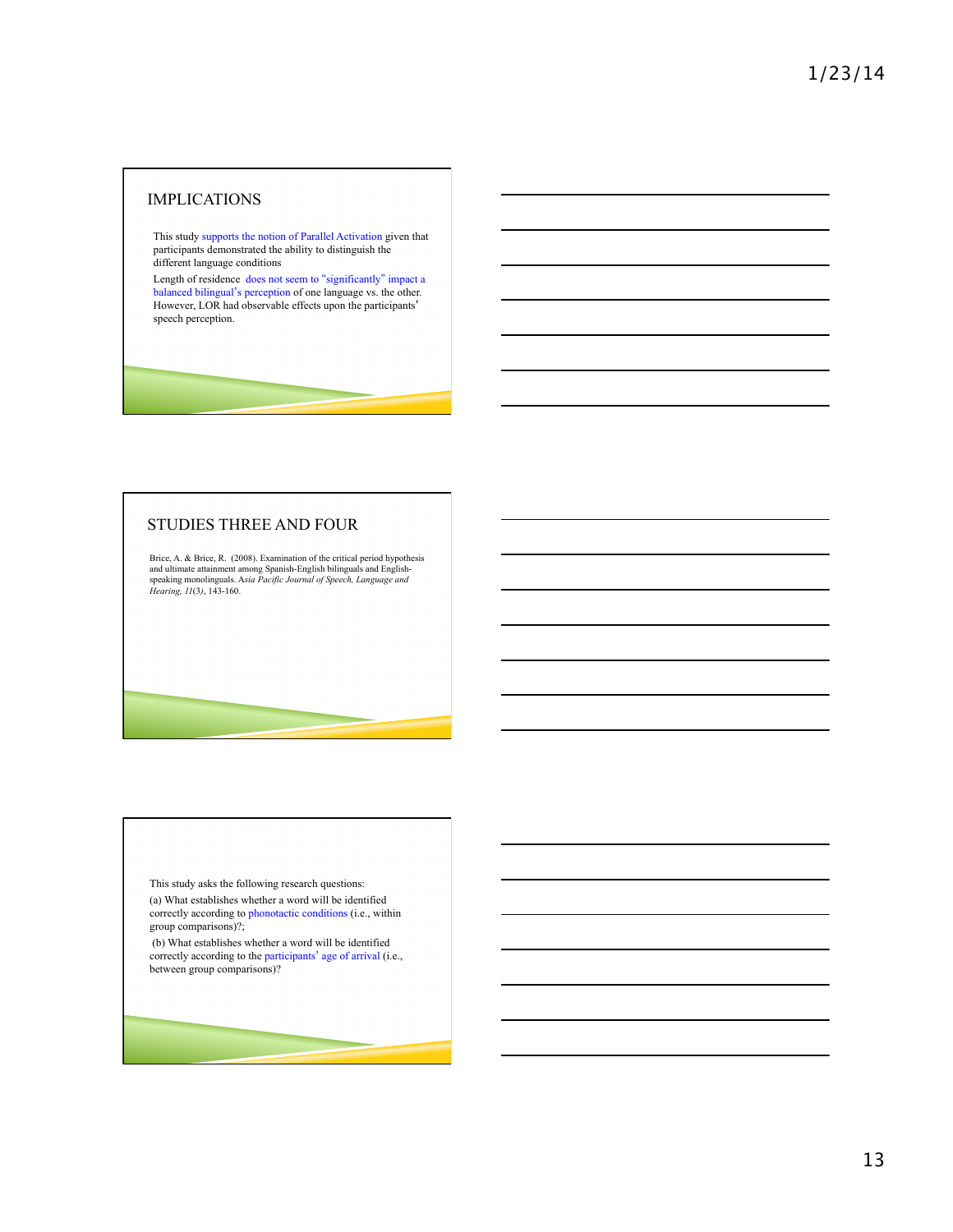(c) How do these factors work together in the recognition process (i.e., interaction of variables)?

In essence, this study is a measure of L2 proficiency for speech perception for three groups of fluent and proficient bilingual Spanish-English bilinguals based on both phonotactic features and AOA thus assessing the critical period hypothesis (CPH).

CPH states that an age effect takes place around puberty when (1) language learning decreases; and, (2) this decrease is exemplified by a severe cut-off slope.

## **METHODS** PARTICIPANTS

45 Spanish-English fluent bilinguals. Between  $18 - 40$  years of age.

Having lived in the United States for at least 6 years.

Being fluent in both Spanish and English was a prerequisite determined by self-report and results of an oral language proficiency rating [International Second Language Proficiency Ratings, (Wylie & Ingram, 1999) ISLPR].

Rating scale was scored by a balanced Spanish-English bilingual speaker.

#### DISCUSSION SUMMARY OF FINDINGS AND INTERPRETATIONS

Significant differences were found according to the different Phonotactic constructions. The Spanish-English bilingual listeners were able to differentiate words when the initial consonant English cluster was voiced. Effect size for Phonotactic Comparisons was large, indicating a large degree of shared variance and the magnitude of this significance.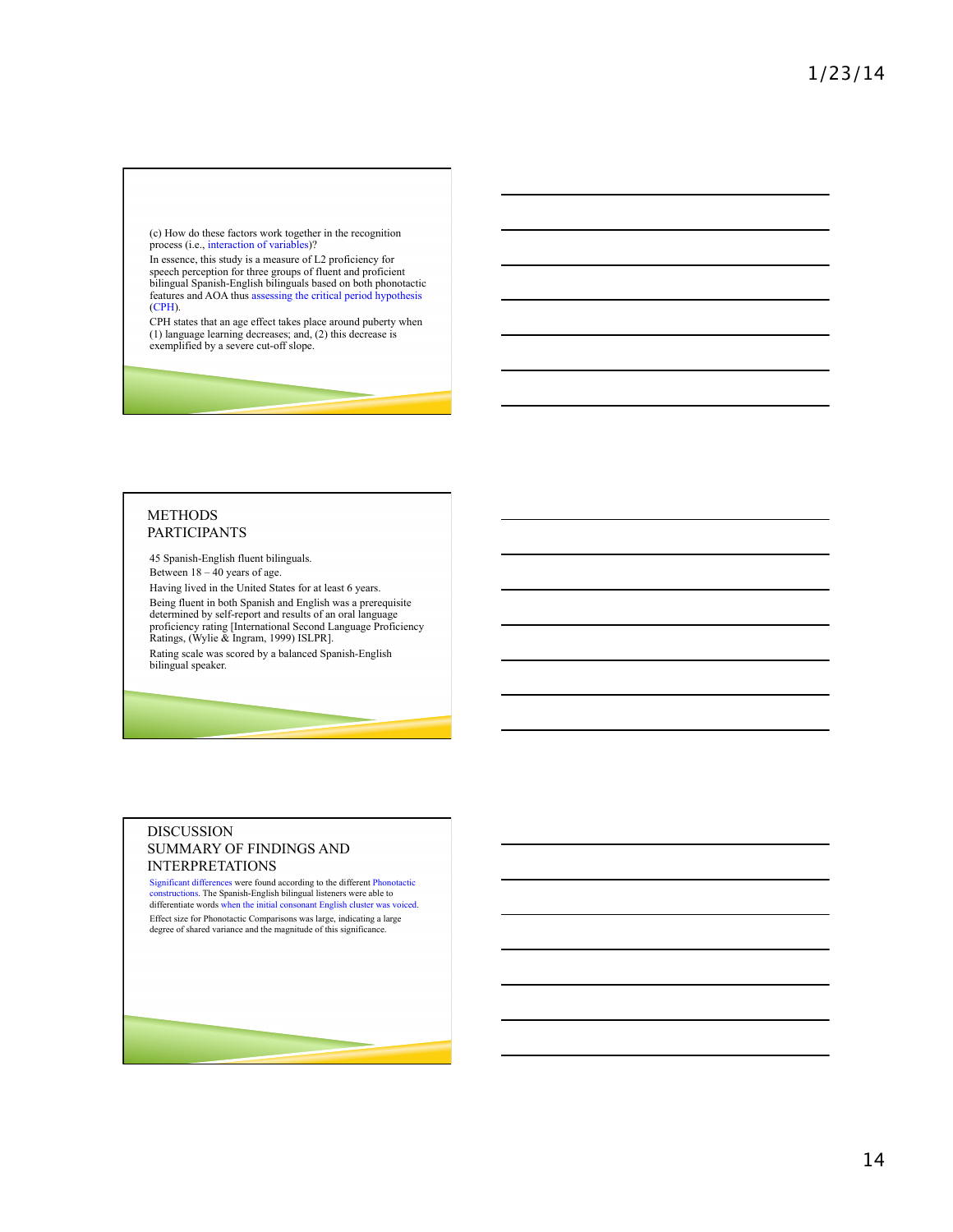

The participants in this study lived in the United States and attended an English speaking university, therefore, they are primarily surrounded by English in their environment.

Their Spanish speech perceptions skills may have been affected by lesser Spanish input.

Further study where participants are surrounded more by Spanish input should be investigated.

It appeared that the participants were better able to distinguish strong contrasts with regards to voice onset time (VOT) (i.e., prevoicing vs. short lags or across the plosive release time boundary) versus weaker VOT contrasts (i.e., short vs. long lags or within the release time boundary). See Illustration.



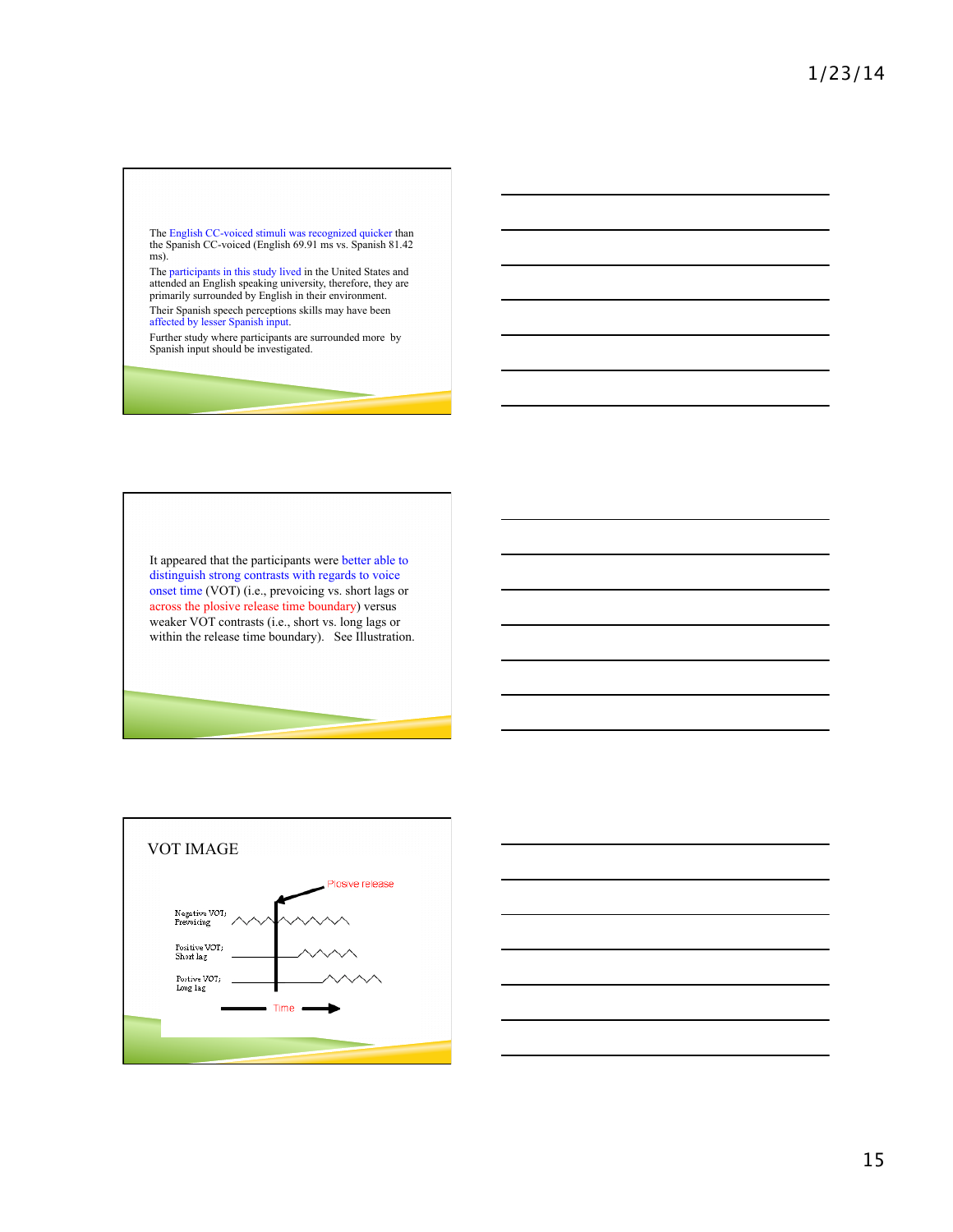Voiced consonants are produced with prevoicing in Spanish and a short lag in English, whereas, voiceless consonants are produced with a short lag in Spanish and a longer lag in English (Brice, Castellon-Perez, & Ryalls, 2004; Flege & Efting, 1988; Lisker & Abramson, 1964; Zampini, 1998).

 In addition, certain sounds in English may have triggered a word being identified in English. For example, the English liquid /ɹ / is different from the Spanish tap /r/ or the Spanish trill /R/.

CV-tense words were identified quicker in Spanish than in English. Spanish vowels are more distinct than English due to a more restricted set of vowels than English (Brice, Goldstein, Anderson, & So, 1996; Goldstein, 2001).

Spanish vowels are more consistent in length and are typically shorter in duration.

 In addition, Spanish vowels are always tense. Therefore, these contrasts between Spanish and English vowels may have aided quicker identification in Spanish.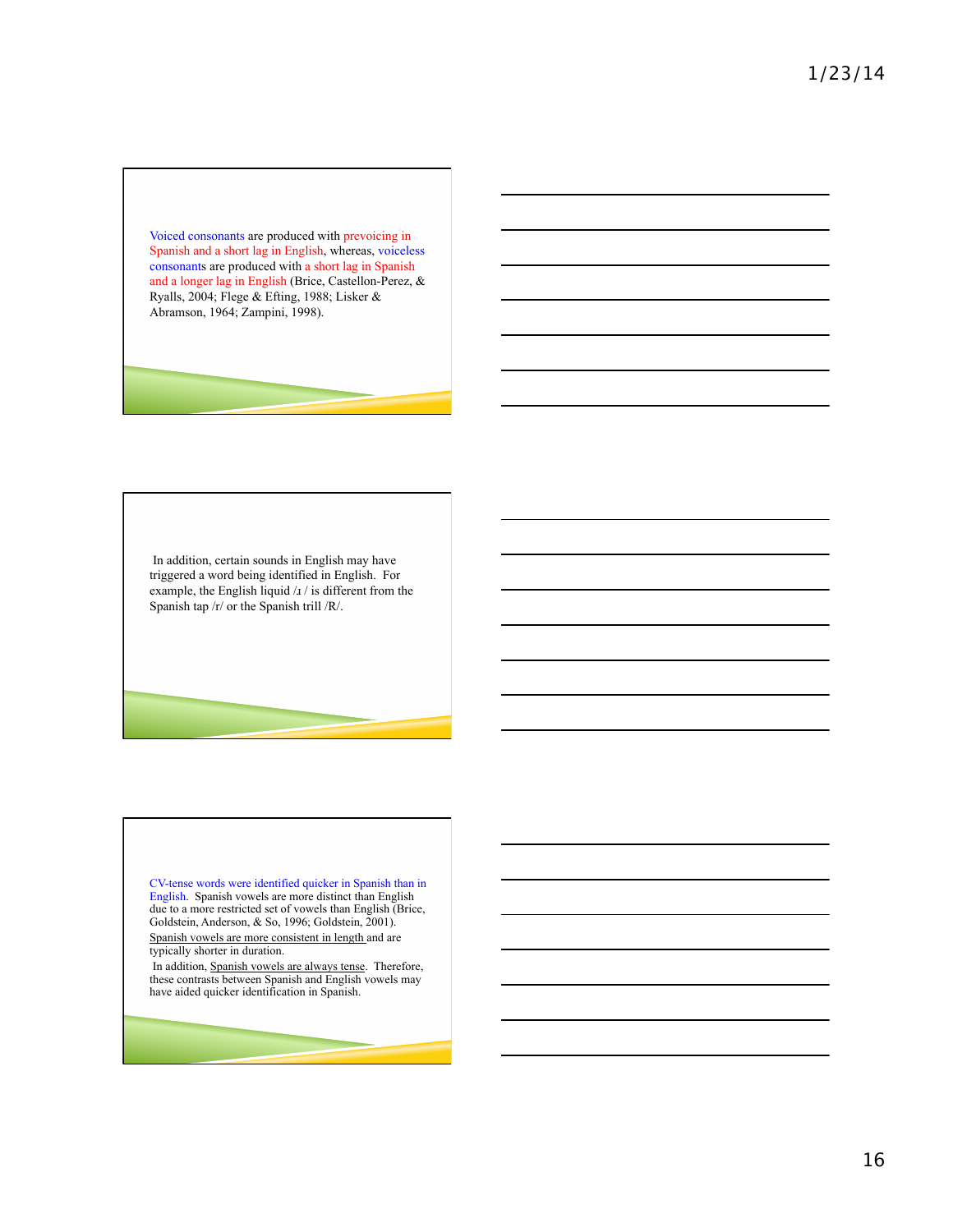The results indicated significant differences between the AOA groups, i.e., between subject contrasts indicated differences for CC-voiced by the middle AOA group. In addition, differences were found between the middle and late AOA groups.

The middle AOA group (9-15) had the quickest<br>identification times followed by the early (3-8) and<br>late (16-22) AOA groups. Therefore, these results do not support the CPH.

The balanced bilingual middle AOA group benefited from having at least six years exposure and use in English and Spanish and at least 9 years of Spanish. Hence, it appears that language learning occurs best when each language is sufficiently supported; Cummin's second threshold hypothesis (1984).

This finding seems to suggest positive transference between the two languages at the speech perceptual level. However, the late AOA group performed the slowest in word identification. Therefore, a sensitive period or window of optimal learning may be present with the late bilinguals.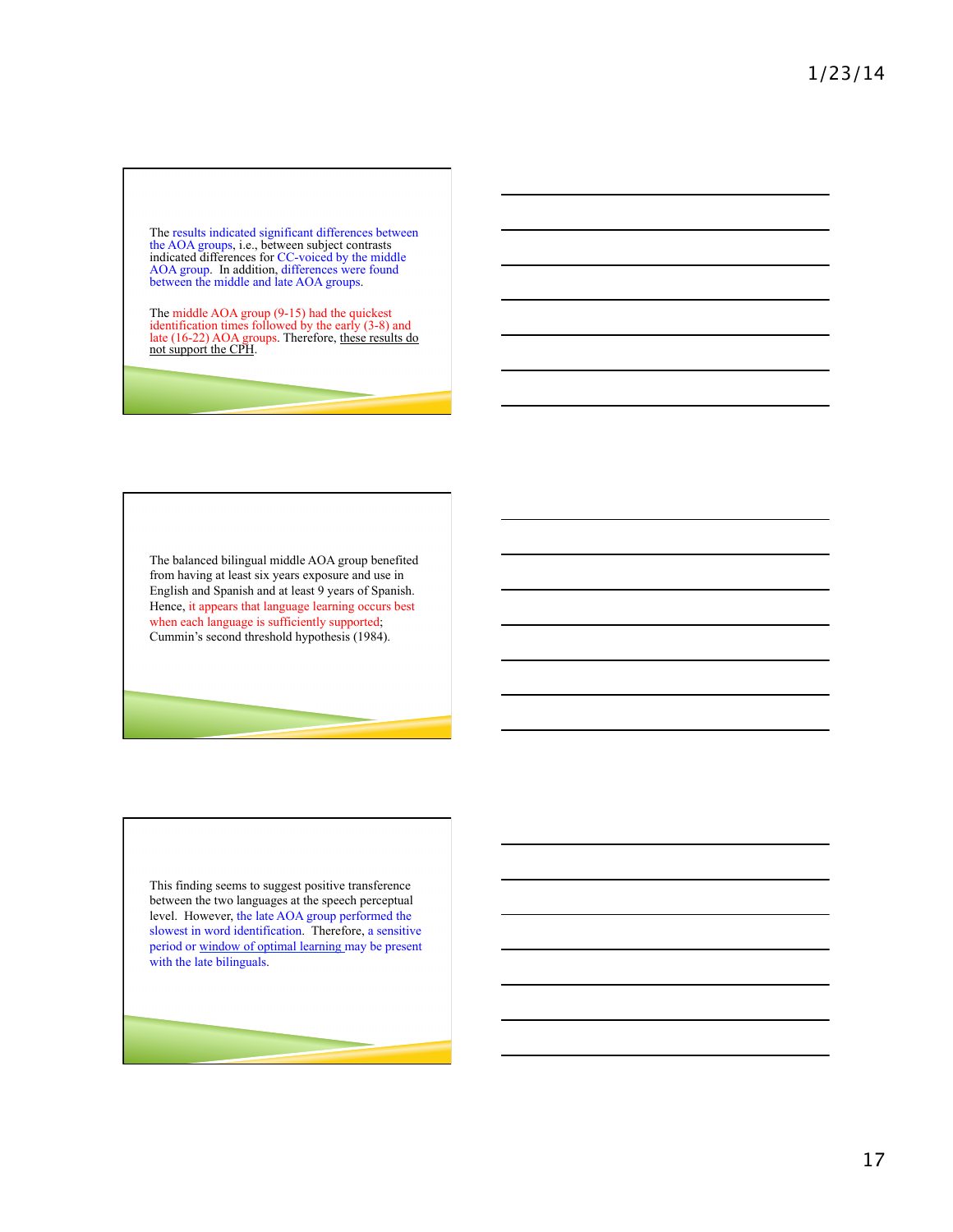## IMPLICATIONS

Certain Phonotactic features are independent to perception in<br>each language. Other features may be interdependent.<br>Balanced bilinguals in this study did not appear to have<br>difficulty in identifying words in each language w

AOA had observable effects upon the participants' speech perception.

Lenneberg's Critical Period Hypothesis (CPH) was not supported as indicated by the the best performance by the middle group.

## STUDY FIVE

Brice, A., Gorman, B., & Leung, C. (2013). Spanish-English speech perception in children and adults: Developmental trends. *Clinical Linguistics and Phonetics,27*(3) 220-234*, d*oi: 10.3109/02699206.2012.757805

Specifically, there were two main objectives of this study: To examine bilinguals' speech perception skills according to phonotactic construction (CCV+ voiced; CCV− voiceless; CV tense; CV lax), age group (child vs. adult) and language (Spanish, English).

To examine the potential developmental trends in the subgroup of child participants by analyzing whether there were any performance differences in speech perception by grade level (3rd, 4th and 5th grade).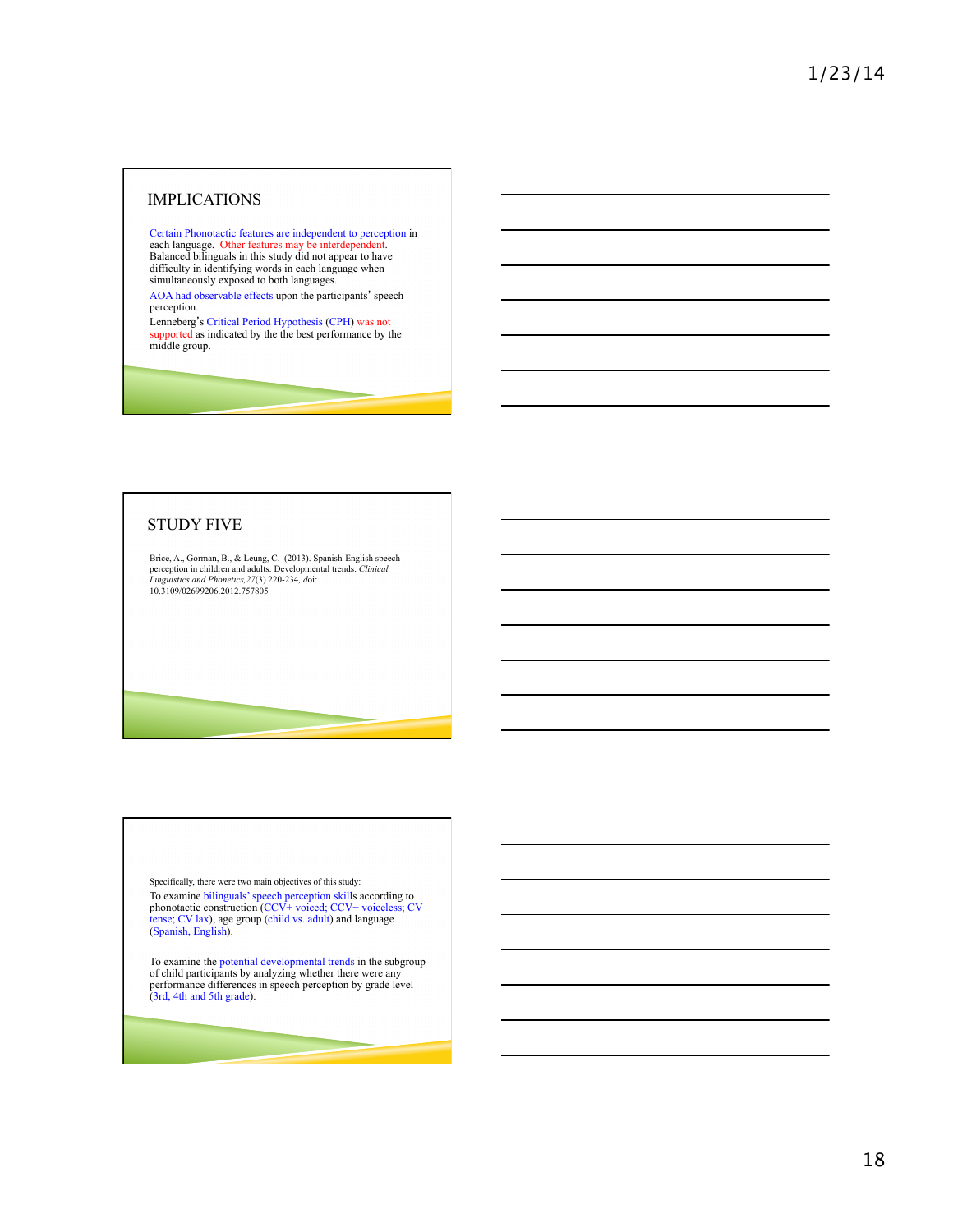## PARTICIPANTS

Thirty fluent Spanish–English bilinguals with no reported history of speech, language or hearing disorders participated in this study. They included 15 children between 8 and 11 years of age, and 15 adults ranging from 18 to 40 years of age.

Addressing our first research question, results did indeed indicate significant differences of the entire groups of bilingual participants according to the different phonotactic constructions.

Both the Spanish–English children and adult listeners appeared to identify words fastest when their initial consonants were voiceless (i.e. CCV− voiceless), indicating that the voiceless feature facilitated their speech recognition. (contrary to previous results; did the children acquiring speech sounds affect this outcome? Voice-less sounds are developmentally easier to recognize).

The participants were living in the US and attended English speaking schools (i.e. elementary schools or university). Therefore, it is possible that their frequent exposure to both spoken and written English may account for their faster recognition of English CCV−voice-less words than Spanish CCV−voice-less words.

With regard to the second research question, it was asked if developmental differences in bilingual word identification skills in children at various grade levels would be found. No significant group differences were found between the children and the adults.

However, it should be noted that the children took longer to perceive words under all phonotactic constructions when compared with adults. These results seem to indicate a developmental learning trend.

However, when analyzed separately, phonotactic constructions were found to be significant indicating some developmental trends in Spanish for the third, fourth and fifth grade children.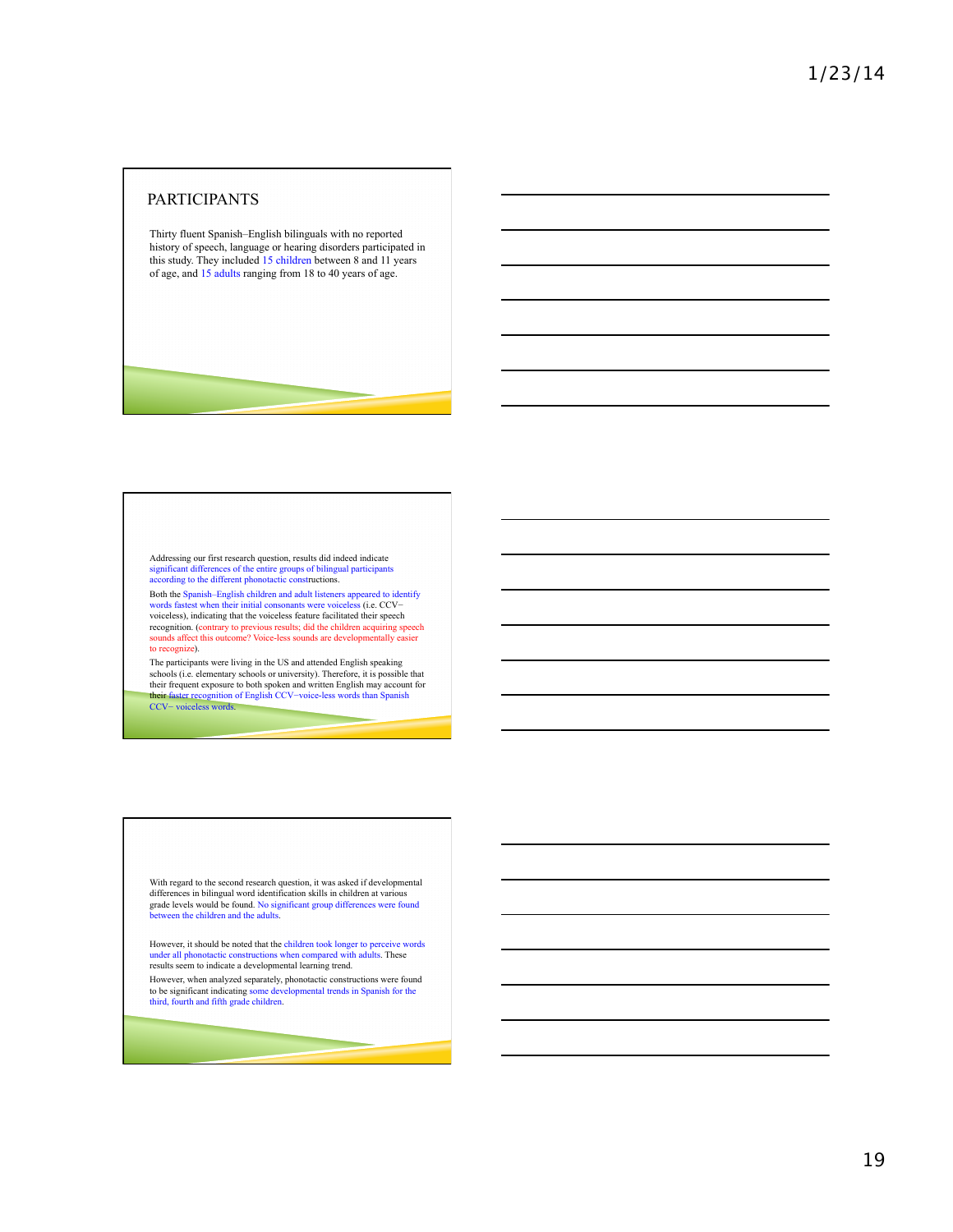The children across all grade levels recognized the English CCV+ voiced consonants faster than the Spanish CCV+ voiced consonants.

Students are exposed to more English in the school environment than Spanish in the home. Exposure issue.

Recognition of English voiced consonants may have also been due to the functional load (i.e. how often the sound occurs in word positions) and phonetic frequency of consonants (i.e. how often the sound occurs in spoken language) in each language, as English has more voiced consonants<br>than Spanish (Ingram, 2011; Stockwell & Bowen, 1965). Characteristics of the language issue.

The English CCV− voiceless consonant words were recognized faster than the Spanish CCV− voiceless consonant words.

Again, exposure, functional loads and frequency of sounds may have affected outcomes.

For Spanish CCV− voiceless words, it was found that faster recognition occurred for the fifth grade students followed by fourth grade and then third grade students, suggesting a developmental learning trend. Developmental trends seemed to occur when comparing: (a) recognition of voiceless consonants to voiced consonants (e.g. [p] sounds are developmentally easier than [b] sounds) and (b) the child subgroups (3rd vs. 4th vs. 5th grade students with differences on the CCV+ voiced and CCV− voiceless consonant words).